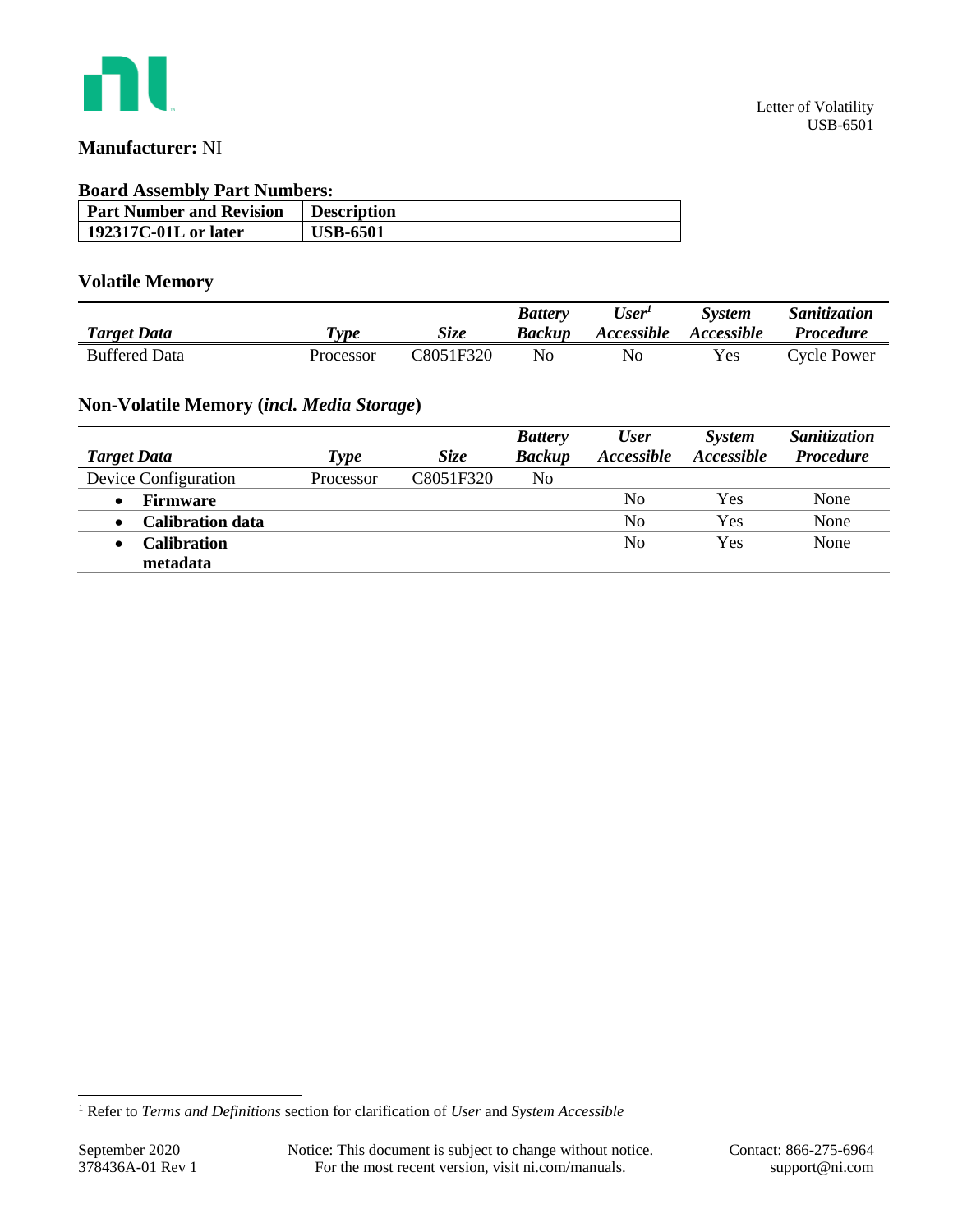

# **Procedures**

## **Procedure 1 – Board Assembly Part Number identification:**

To determine the Board Assembly Part Number and Revision, refer to the "P/N" label applied to the surface of your product as shown below. The Assembly Part Number should be formatted as "P/N: 192317a-01L" where "a" is the letter revision of the Board Assembly (eg. C, D, E…)

Bottom of NI USB-6501